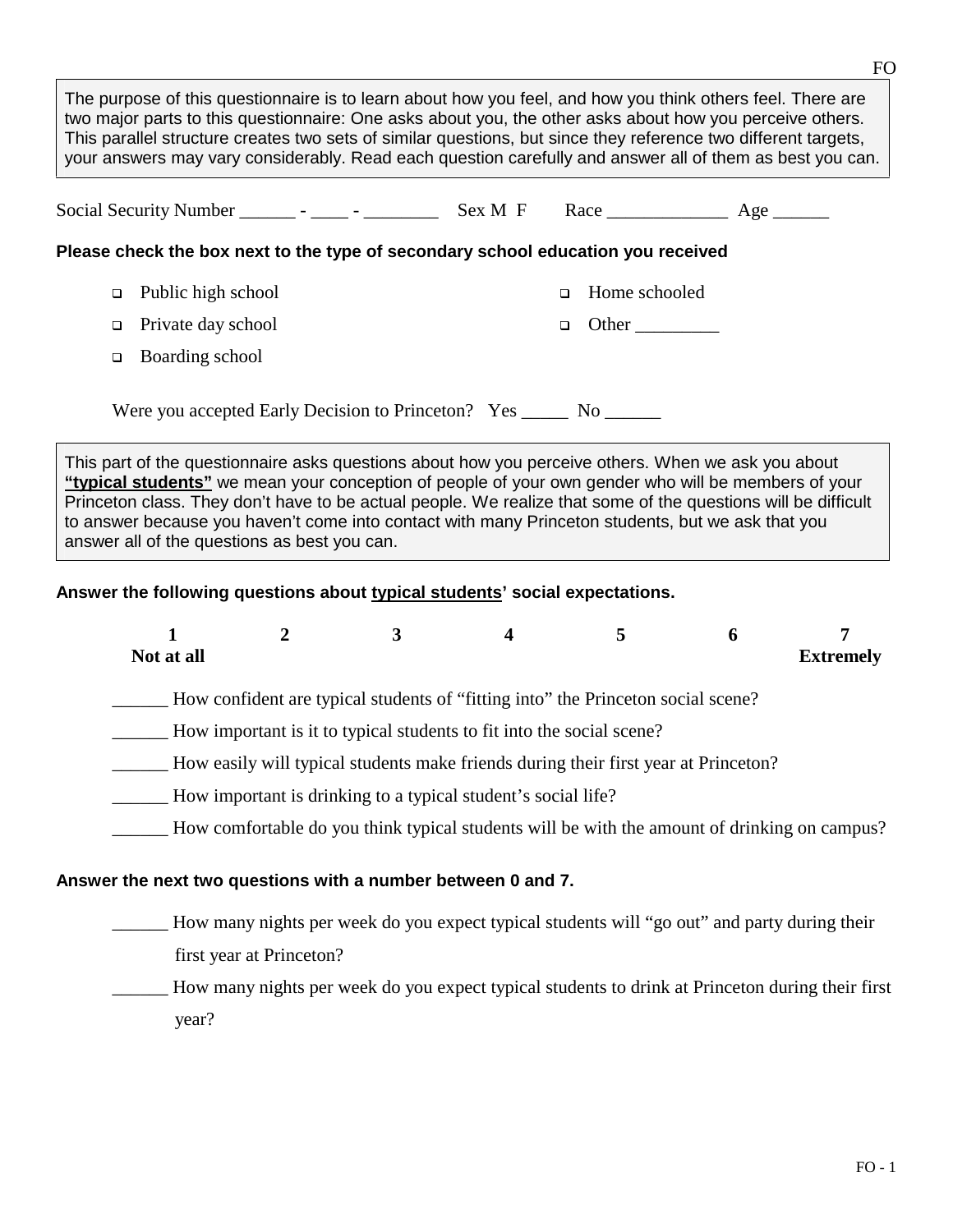# **Answer the following questions about typical students' identification with Princeton.**

| Not at all | 2 | 3                                               |                                                                                     | 5 | 6 | 7<br><b>Extremely</b> |
|------------|---|-------------------------------------------------|-------------------------------------------------------------------------------------|---|---|-----------------------|
|            |   |                                                 | How excited are typical students about starting the new school year?                |   |   |                       |
|            |   |                                                 | How much do typical students like Princeton as a whole?                             |   |   |                       |
|            |   |                                                 | How well do you think typical students will fit into life at Princeton?             |   |   |                       |
|            |   |                                                 | How much do typical students identify with Princeton?                               |   |   |                       |
|            |   |                                                 | How strong are the typical students' ties to Princeton?                             |   |   |                       |
|            |   |                                                 | How glad are typical students to be students at Princeton?                          |   |   |                       |
|            |   |                                                 | How much do you see typical students belonging to Princeton?                        |   |   |                       |
|            |   | How important is Princeton to typical students? |                                                                                     |   |   |                       |
|            |   |                                                 | How involved do you think typical students will be with Princeton after graduation? |   |   |                       |

# **Presently, how do typical students feel about their upcoming year at Princeton?**

| Not at all  |  | 4 |          | o | <b>Extremely</b> |
|-------------|--|---|----------|---|------------------|
| Anxious     |  |   | Worried  |   |                  |
| Comfortable |  |   | Insecure |   |                  |
| Confident   |  |   | Certain  |   |                  |

This part of the questionnaire asks questions about **yourself**. Please answer them as best as you can.

# **Answer the following questions about your social expectations.**

| <b>Extremely</b> | O | 5                                                                               | 4                                                              |                                                | Not at all |  |
|------------------|---|---------------------------------------------------------------------------------|----------------------------------------------------------------|------------------------------------------------|------------|--|
|                  |   | How confident are you that you will "fit into" the Princeton social scene?      |                                                                |                                                |            |  |
|                  |   |                                                                                 | How important is it to you that you fit into the social scene? |                                                |            |  |
|                  |   | How easily will you make friends during your first year at Princeton?           |                                                                |                                                |            |  |
|                  |   |                                                                                 |                                                                | How important is drinking to your social life? |            |  |
|                  |   | How comfortable do you think you will be with the amount of drinking on campus? |                                                                |                                                |            |  |
|                  |   |                                                                                 |                                                                |                                                |            |  |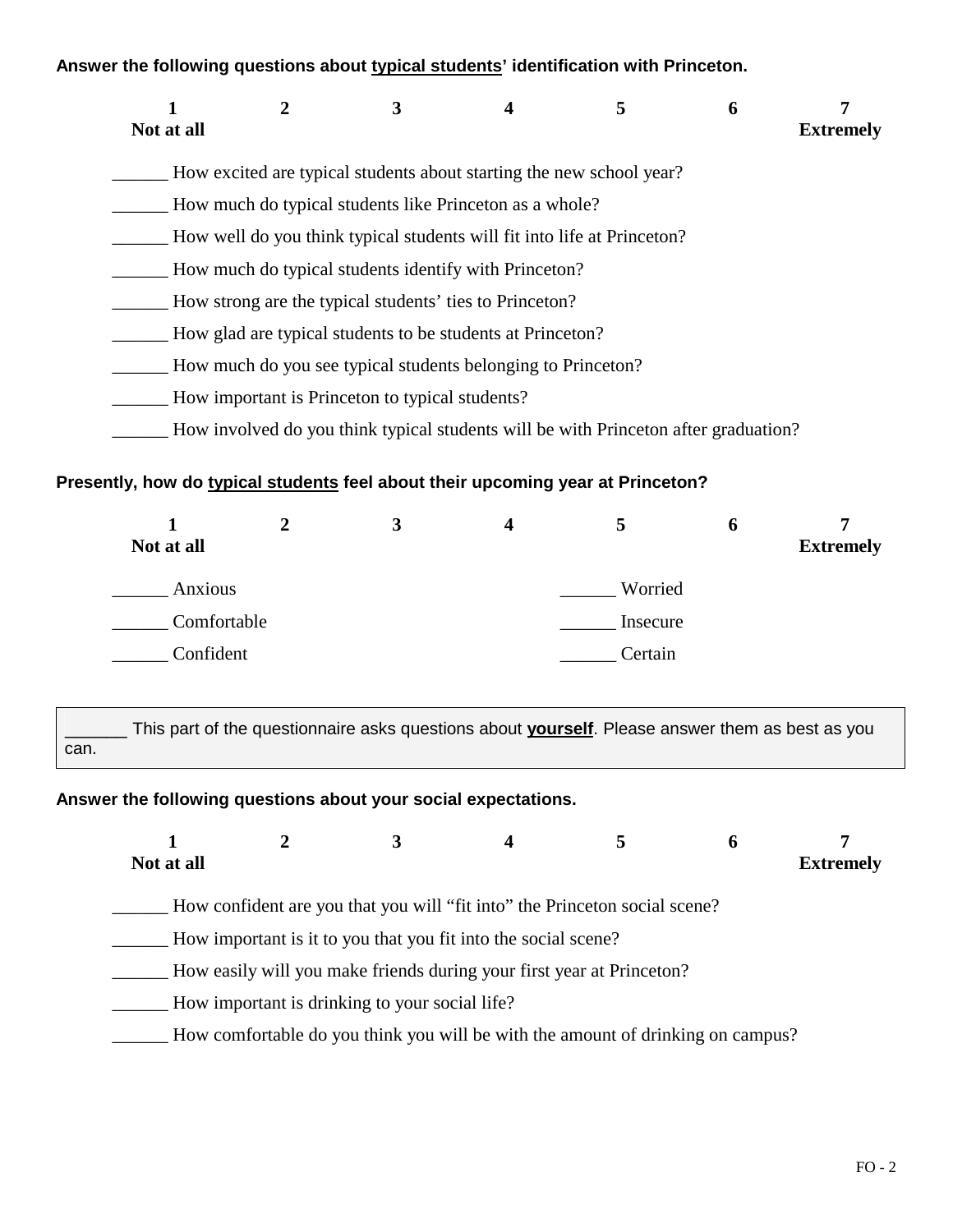# **Answer the next two questions with a number between 0 and 7.**

\_\_\_\_\_\_ How many nights per week do you expect to "go out" and party during your first year at Princeton?

\_\_\_\_\_\_ How many nights per week do you expect to drink at Princeton during your first year?

## **Answer the following questions about your identification with Princeton.**

| Not at all | $\mathbf 2$                        | 3                                              | 4                                                                                          | 5 | 6 | 7<br><b>Extremely</b> |
|------------|------------------------------------|------------------------------------------------|--------------------------------------------------------------------------------------------|---|---|-----------------------|
|            |                                    |                                                | How excited are you about starting the new school year?                                    |   |   |                       |
|            |                                    |                                                | How similar do think you are to other Princeton students in terms of general attitudes and |   |   |                       |
| beliefs?   |                                    |                                                |                                                                                            |   |   |                       |
|            |                                    | How much do you like Princeton as a whole?     |                                                                                            |   |   |                       |
|            |                                    |                                                | How well do you think you will fit into life at Princeton?                                 |   |   |                       |
|            |                                    | How much do you identify with Princeton?       |                                                                                            |   |   |                       |
|            |                                    | How strong are your ties to Princeton?         |                                                                                            |   |   |                       |
|            |                                    | How glad are you to be a student at Princeton? |                                                                                            |   |   |                       |
|            |                                    |                                                | How much do you see yourself belonging to Princeton?                                       |   |   |                       |
|            | How important is Princeton to you? |                                                |                                                                                            |   |   |                       |
|            |                                    |                                                | How involved do you think will you be with Princeton after graduation?                     |   |   |                       |
|            |                                    |                                                | Presently, how do you feel about your upcoming year at Princeton?                          |   |   |                       |
|            |                                    | 3                                              |                                                                                            | 5 | 6 |                       |

| $\sim$<br>Not at all | $\tilde{\phantom{a}}$ | $\tilde{\phantom{a}}$ | $\cdot$ | . .<br><b>Extremely</b> |
|----------------------|-----------------------|-----------------------|---------|-------------------------|
| Anxious              |                       |                       |         |                         |
| Comfortable          |                       |                       |         |                         |
| Confident            |                       |                       |         |                         |
| Worried              |                       |                       |         |                         |
| Insecure             |                       |                       |         |                         |
| Certain              |                       |                       |         |                         |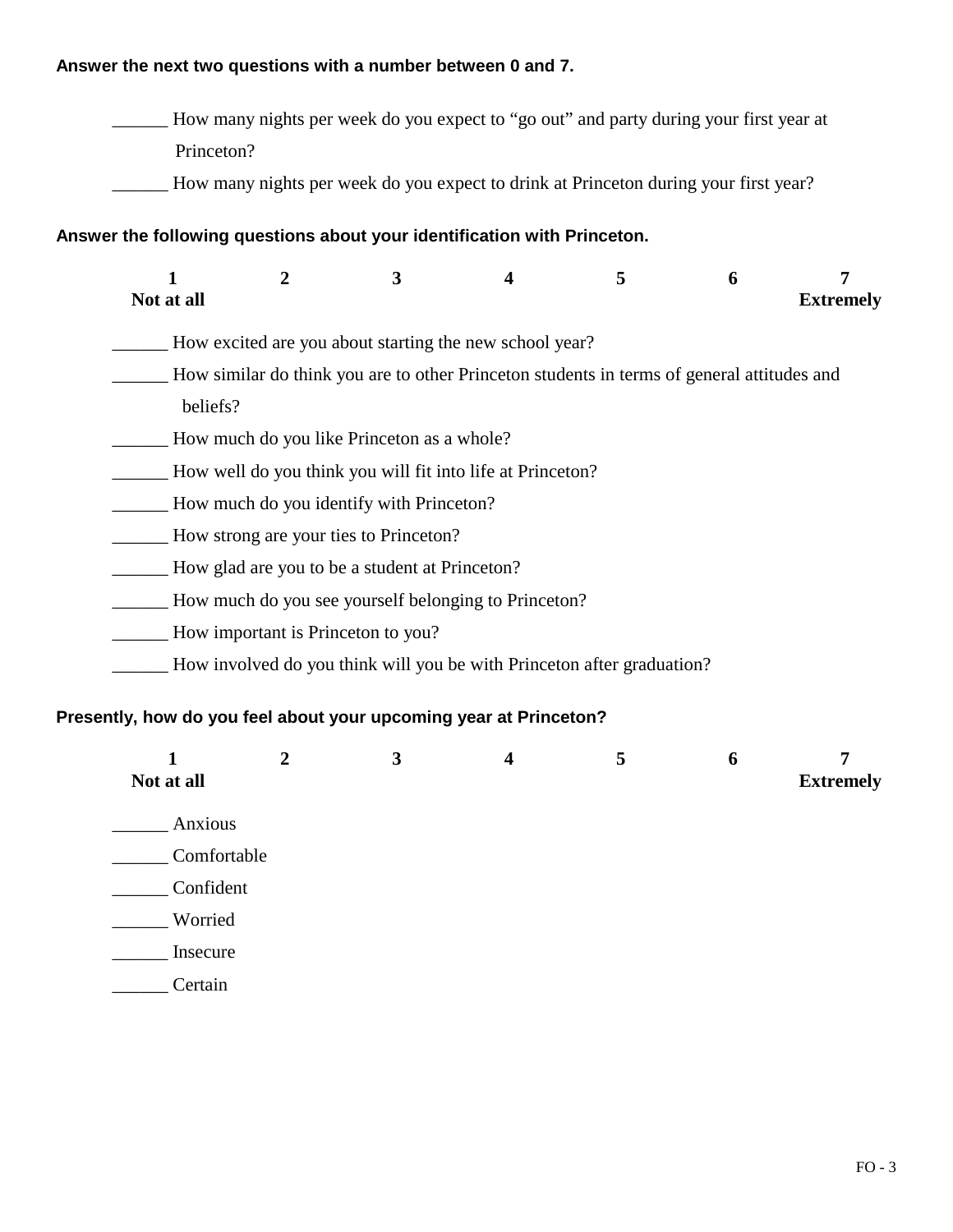Thank you for completing this questionnaire. Please go back and make sure that you have answered every question, and **don't forget to mail it back in the envelope provided by August 31.**

Because of our desire to constantly improve our assessment tools, we would appreciate hearing comments or criticisms you have of this questionnaire. The space below is provided for your feedback.

Again, thanks for taking the time to complete this questionnaire. We sincerely appreciate you participation.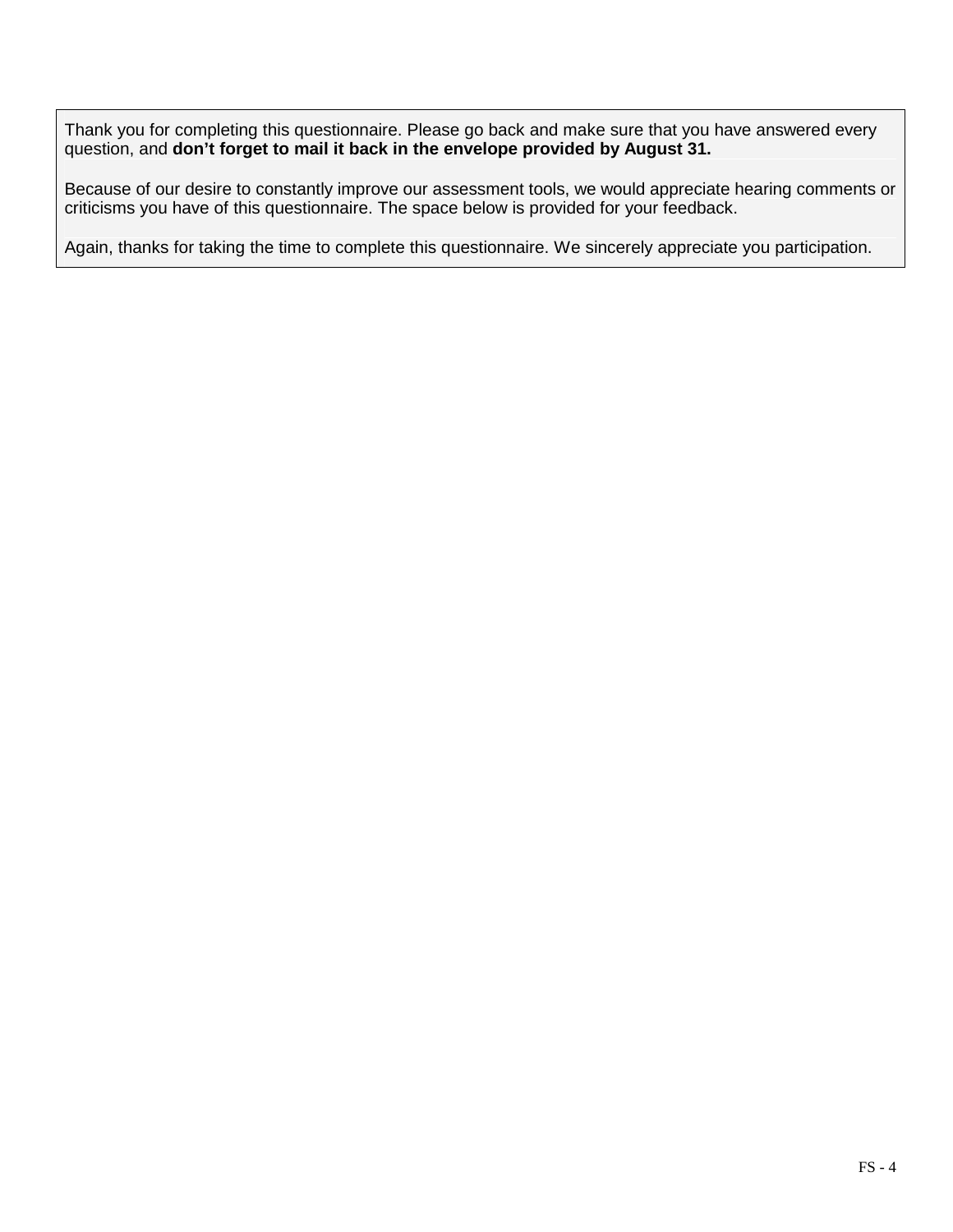The purpose of this questionnaire is to learn about how you feel, and how you think others feel. There are two major parts to this questionnaire: One asks about you, the other asks about how you perceive others. This parallel structure creates two sets of similar questions, but since they reference two different targets, your answers may vary considerably. Read each question carefully and answer all of them as best you can. Social Security Number \_\_\_\_\_\_ - \_\_\_\_\_ - \_\_\_\_\_\_\_\_\_\_\_\_ Sex M F Race \_\_\_\_\_\_\_\_\_\_\_\_\_\_ Age \_\_\_\_\_\_\_ **Please check the box next to the type of secondary school education you received**  p Public high school <sup>q</sup>Private day school **q**Boarding school □ Home schooled <sup>q</sup>Other \_\_\_\_\_\_\_\_\_\_ Were you accepted Early Decision at Princeton? Yes \_\_\_\_\_\_\_ No \_\_\_\_\_\_\_ **Answer the following questions about your social expectations. 1 2 3 4 5 6 7 Not at all Extremely** \_\_\_\_\_\_ How confident are you that you will "fit into" the Princeton social scene? \_\_\_\_\_\_ How important is it to you that you fit into the social scene? How easily will you make friends during your first year at Princeton? \_\_\_\_\_\_ How important is drinking to your social life? \_\_\_\_\_\_ How comfortable do you think you will be with the amount of drinking on campus? **Answer the next two questions with a number between 0 and 7.**  How many nights per week do you expect to "go out" and party during your first year at Princeton? \_\_\_\_\_\_ How many nights per week do you expect to drink at Princeton during your first year? **Answer the following questions about your identification with Princeton. 1 2 3 4 5 6 7 Not at all Extremely** \_\_\_\_\_\_ How excited are you about starting the new school year?

FS - 5

 $-$  FS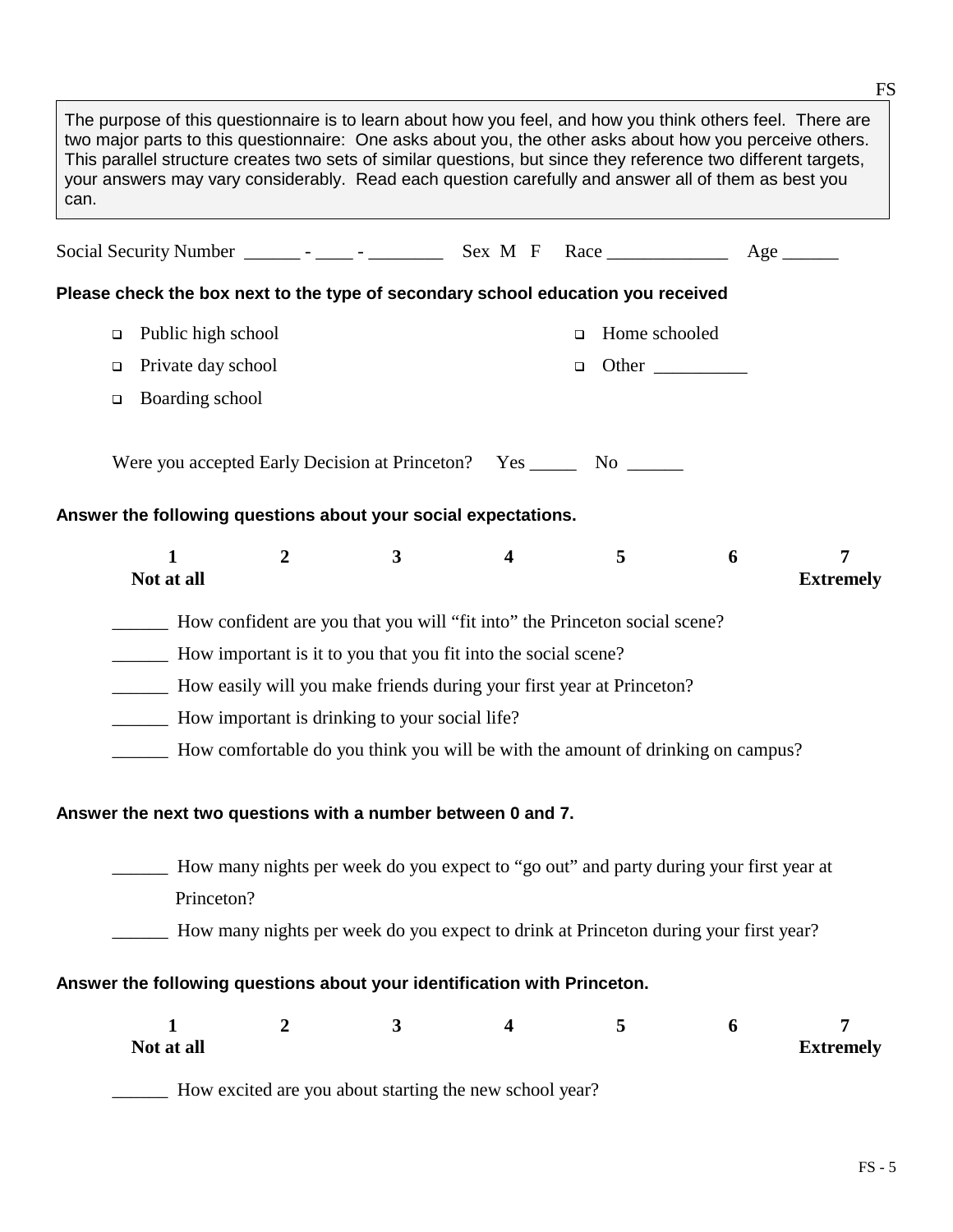- \_\_\_\_\_\_ How similar do think you are to other Princeton students in terms of general attitudes and beliefs?
- \_\_\_\_\_\_ How much do you like Princeton as a whole?
- \_\_\_\_\_\_ How well do you think you will fit into life at Princeton?
- \_\_\_\_\_\_ How much do you identify with Princeton?
- \_\_\_\_\_\_ How strong are your ties to Princeton?
- \_\_\_\_\_\_ How glad are you to be a student at Princeton?
- \_\_\_\_\_\_ How much do you see yourself belonging to Princeton?
- \_\_\_\_\_\_ How important is Princeton to you?
- How involved do you think will you be with Princeton after graduation?

### **Presently, how do you feel about your upcoming first-year at Princeton?**

| Not at all  |  |          | o | <b>Extremely</b> |
|-------------|--|----------|---|------------------|
| Anxious     |  | Worried  |   |                  |
| Comfortable |  | Insecure |   |                  |
| Confident   |  | Certain  |   |                  |

This part of the questionnaire asks questions about how you perceive others. When we ask you about **"typical students"** we mean your conception of people of your own gender who will be members of your Princeton class. They don't have to be actual people. We realize that some of the questions will be difficult to answer because you haven't come into contact with many Princeton students, but we ask that you answer all of the questions as best you can.

## **Answer the following questions about typical students' social expectations.**

| Not at all |                                                                                                                                                           |  | <b>Extremely</b> |
|------------|-----------------------------------------------------------------------------------------------------------------------------------------------------------|--|------------------|
|            | How confident are typical students of "fitting into" the Princeton social scene?<br>How important is it to typical students to fit into the social scene? |  |                  |

- \_\_\_\_\_\_ How easily will typical students make friends during their first year at Princeton?
- How important is drinking to a typical student's social life?
- \_\_\_\_\_\_ How comfortable do you think typical students will be with the amount of drinking on campus?